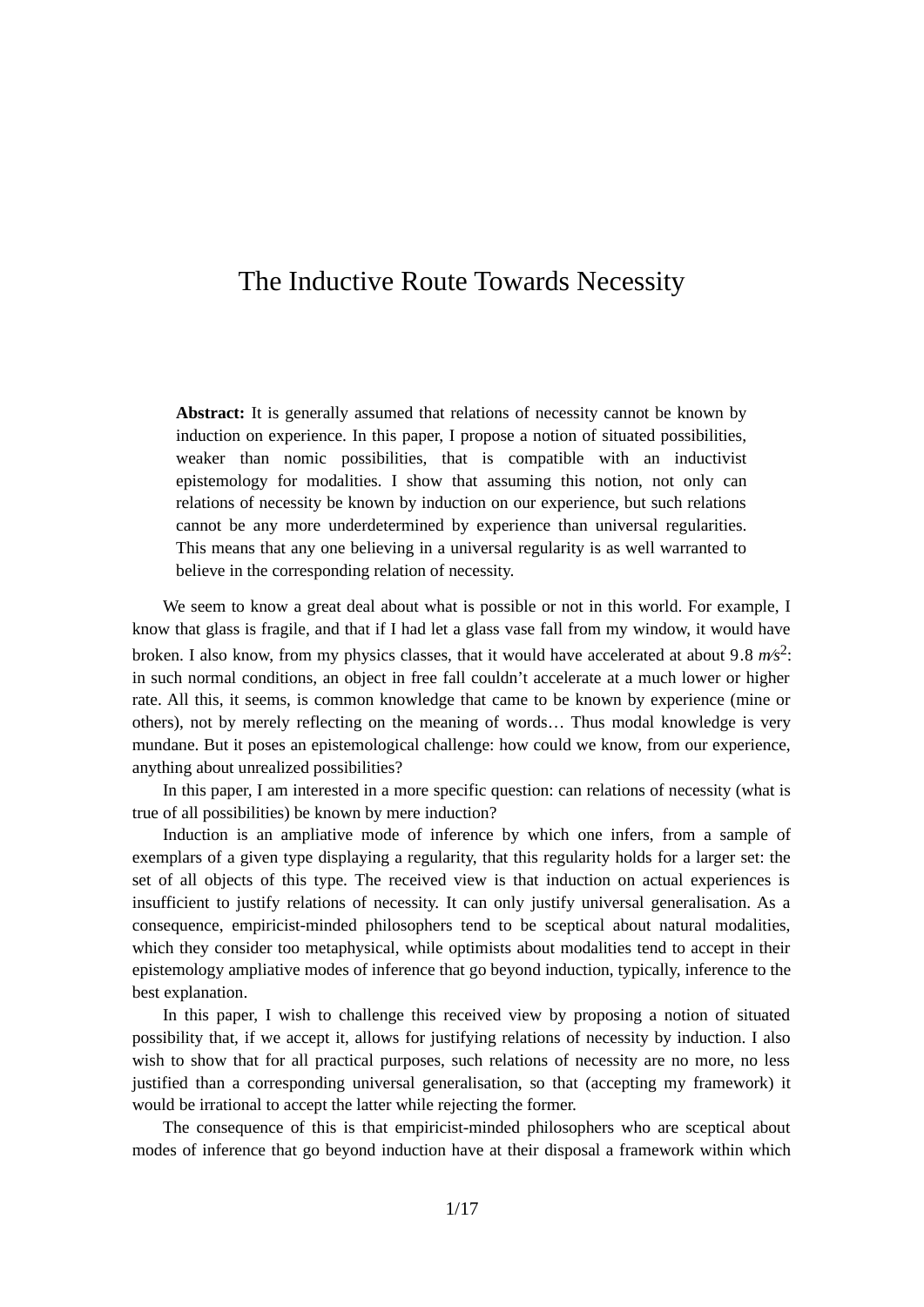they can make room for modalities, while modal realists can defend their views in an empiricistfriendly way. This, I think, makes both position less uncomfortable.

My arguments assume from the start that there are possibilities of the kind considered in nature, and an empiricist might still be reluctant to accept this. Although I will give few reasons to accept them in passing, the purpose of the paper is not to argue for the existence of situated possibilities. However, it defuses one of the main arguments to reject them: their alleged principled unknowability.

Note that there has been a resurgence of empiricist epistemology for modalities in recent years. Some authors have argued in favour of the idea that knowledge of metaphysical possibilities is attainable by induction on experience (Roca-Royes, 2017; Hawke, 2011, ch. 4.2.3; [Strohminger](#page-15-1), [2015](#page-15-1)). I am sympathetic to these accounts, and mine shares similarities. However it differs in its focus on natural modalities rather than metaphysical ones, which makes it more modest in this respect. It is also more ambitious in other respects, because I aim to show that one can have knowledge not only of possibilities, but of relations of necessity from experience, and that they are as well-justified as universal regularities.

1 [Induction and Underdetermination](#page-1-0)

2 [Situated Possibilities](#page-3-0)

3 [Why Should We Accept Situated Possibilities?](#page-4-0)

4 [The Inductive Route Towards Necessity](#page-5-0)

5 [Modal underdetermination](#page-8-0)

6 [Modal Conflicts in Scientific Practice](#page-11-0)

7 [Law-like and Accidental Generalisations](#page-13-0)

8 [Conclusion](#page-14-0)

**References** 

# <span id="page-1-0"></span> **1 Induction and Underdetermination**

I will assume that induction is a valid mode of inference, in the following weak sense: given that a sample of experienced situations of a given type gives us some regularity, we have *prima facie* good reasons to believe that this regularity can be extended to the set of all situations of the same type, so long as no relevant conflicting statement that we have knowledge of is equally justified. Hence it is often reasonable to believe statements of universal regularity. (I cast general statements in terms of experienced situations for the sake of generality, assuming that a statement like "all swans are white" can be translated into "all situations where there is one swan are situations where there is one white swan"–the notion of situation will be developed in the next section.) I do not claim that such beliefs cannot be defeated by more evidence, only that it is reasonable to believe them as long as no evidence to the contrary is at our disposal, and as long as they are not in competition with other equally well-justified statements.

The clause about competing statements is important because in principle, we could have conflicting statements that are both justified by induction. For example, an induction on gold spheres could tell us that they are stable whatever their size, and an induction on metal spheres in general could tell us that they become unstable past a given size. Since gold is a metal, these two results are in conflict. They are contrastively underdetermined by evidence. I would say that we should suspend our judgment in such a case and wait for more evidence. But I would say that there is no such problem in the case of statements that have no known serious competitors.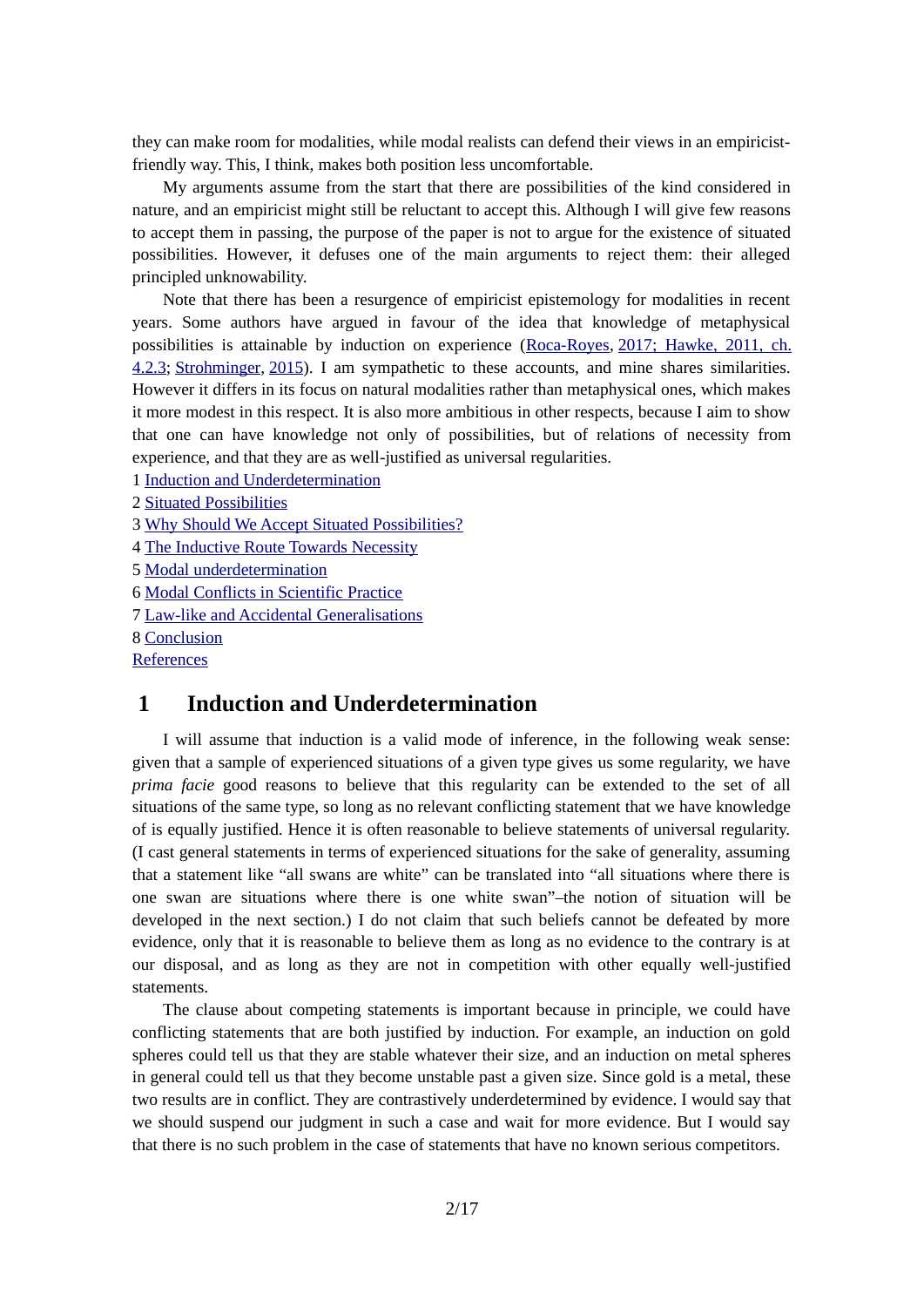It might be hard to tell what counts as a serious competitor. One might worry that there's always a possibility of coming up with an inductively justified statement in conflict with any statement, even if it is far-fetched. This problem is somehow related to [Goodman](#page-15-5) ([1954\)](#page-15-5)'s new riddle of induction: why wouldn't the predicate blite, meaning "white before t and black after t" be valid for inductive reasoning? Then "all swans are white" would be as justified as the incompatible "all swans are blite".

There are other sceptical arguments against induction, tracing back to Hume at least, that induction rests on the postulate that nature is uniform, which cannot be justified by deduction (because we need an ampliative inference) nor by induction (because it would be circular).

All the worries about induction can actually be reframed as problems of contrastive underdetermination. Hume's scepticism, for example, could be framed, taking the case of swans, as resulting from an underdetermination between the statements "all swans are white" and "all swans are white until now and non-white from now": both are compatible with the same evidence, so we cannot have any justification for one or the other without adding presuppositions.

This issue has been turned by some authors into a *reductio* against the kind of sceptic epistemology that would warrant induction but refrain from accepting more ambitious modes of inference, such as inference to the best explanation: if all ampliative modes of inference suffer from a problem of underdetermination, why set the bar at one place rather than another? Why not be more ambitious? This has been mounted as a defence of modal knowledge, assuming that such knowledge is arrived at by inference to the best explanation ([Ladyman and Ross](#page-15-2), [2007](#page-15-2), ch. 2.3).

Addressing these debates is not the purpose of this paper (see [Williams](#page-16-1), [1963;](#page-16-1) [Stove](#page-15-4), [1986;](#page-15-4) [Campbell](#page-15-3), [2001](#page-15-3); [Wright,](#page-16-0) [2018](#page-16-0), for defences of induction). I will simply assume that some statements are justified by induction while others, including "all swans are blite", are not, and I will talk of underdetermination only when two justified statements are in conflict. Like [Ladyman and Ross](#page-15-2), my focus is on modalities, but my defence of modal knowledge will take a different route. I do not wish to argue that modal sceptics place the bar at a wrong position. I wish to argue that at least for one kind of alethic modality (the one that I will present in the next section), wherever one places the bar in these matters, universal generalisations and relations of necessity will fall on the same side of it: given a universal generalisation of the type "all A are B" and its modal counterpart "necessarily, all A are B", either both are underdetermined by evidence, or neither are.

This seems counter-intuitive, because modal statements are strictly stronger than their nonmodal counterparts. My main argument is that although one statement is indeed stronger, that cannot make any pragmatic difference concerning what it is rational to believe or not, so that for all pragmatic purposes, they will always fall on the same side of underdetermination (or to be precise, one cannot be in a position to *know* that one of the statements is underdetermined but not the other). I think this follows at least if one assumes, as a minimal metaphysical requirement, that there are situated possibilities in the world, of a kind to be detailed in the next section.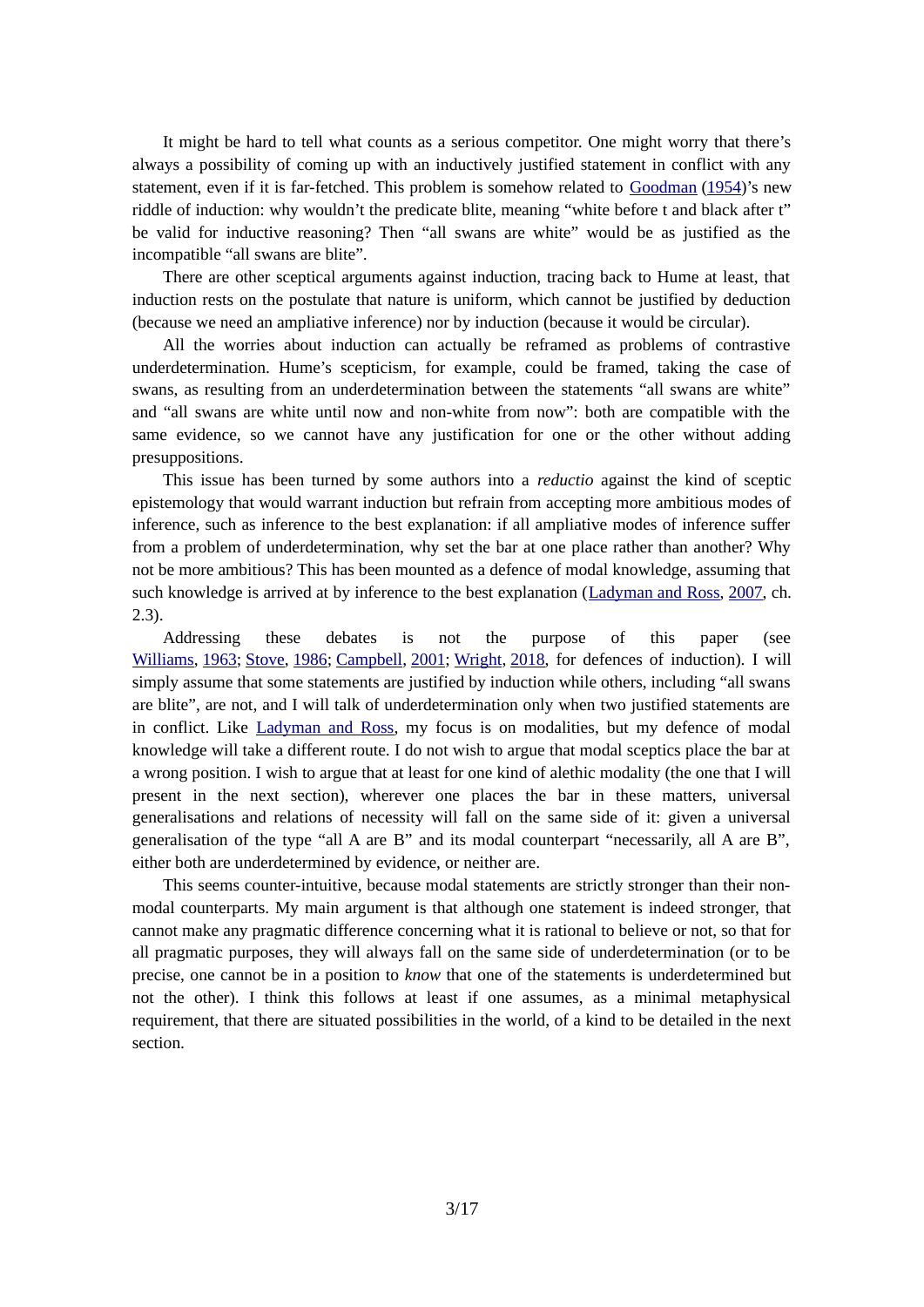### <span id="page-3-0"></span> **2 Situated Possibilities**

Imagine a scientist wants to test the laws of classical optics. She aims a laser towards a reflecting surface from a particular angle and observes that the light ray is reflected by the surface at the same angle. I will call this a *situation*.

A situation is a local, bounded, occurrent state of affairs that one can experience. It can be delimited arbitrarily in space and time, as well as in terms of relevant properties and levels of precision, depending on our interests, but once this is done, it has objective characteristics (such as relative positions of objects) that are accessible to us, human beings. We describe a situation using our language, possibly using theoretical language, for example values for measured properties in a scientific context. This allows us to classify situations into *types*, corresponding, for example, to the kinds of objects they contain and to the way they are related to the rest of the universe, and to assign a *state* to them, corresponding to definite properties and relations for the objects they contain. I assume that the vocabulary we use to characterise situations is projectible, in the sense of Goodman.

It is conceivable that any given situation had been different. By this, I mean that the situation, to which we refer rigidly, could have been in a different state, that it could have had different accessible properties, while still being the same situation of the same type (with the same objects). The modality involved so far is conceptual (nearly logical), and not alethic: this is something we can imagine without contradiction. I assume that we know a priori the range of conceivable properties any given situation of a certain type could have. In the example above, given the way our situation is characterised, this would be the finite set of angles with which the laser could have aimed towards the surface, given the finite precision of our apparatus for measuring angles, and the finite set of angles at which the ray could be reflected. To take another example, if we have a thermometer capable of measuring the temperature of a liquid from 0 to 200 degrees with a precision of 1 degree, and if we put this thermometer into water in normal conditions, then any outcome in this range is a priori *conceivable* (even though, as we know, some outcomes are naturally impossible because water evaporates at 100 degrees). In physics, the range of conceivable possibilities would be typically represented by partitions of phase-space, or, for systems extended in time, by families of histories corresponding to conceivable measurement outcomes for degrees of freedom of the system. In more mundane contexts, we could simply enumerate these possibilities. I will refer to each of these possibilities as a *conceivable situation*.

Let me emphasise that conceivable situations are not conceived *in abstracto*, but are, so to speak, anchored to an actual situation of reference. We are not imagining any random reflecting surface and any laser pointing towards it anywhere and at any time, but *this very reflecting surface* and *this very laser* at *this place and time*, albeit at different angles.

It is common to think of natural (or nomic) possibilities as a sub-set of conceivable possibilities: only part of what can be conceived is naturally possible. In our example, if the laws of classical optics apply, the ray will be reflected at the same angle as the incident angle, and all other conceivable results are naturally impossible. For probabilistic theories such as statistical mechanics or quantum mechanics, there might be more than one possibility, and I assume that this is the general case.

I will refer to this sub-set of possibilities as the set of *possible situations*. Just as their conceivable counterparts, possible situations are anchored to a situation of reference: one could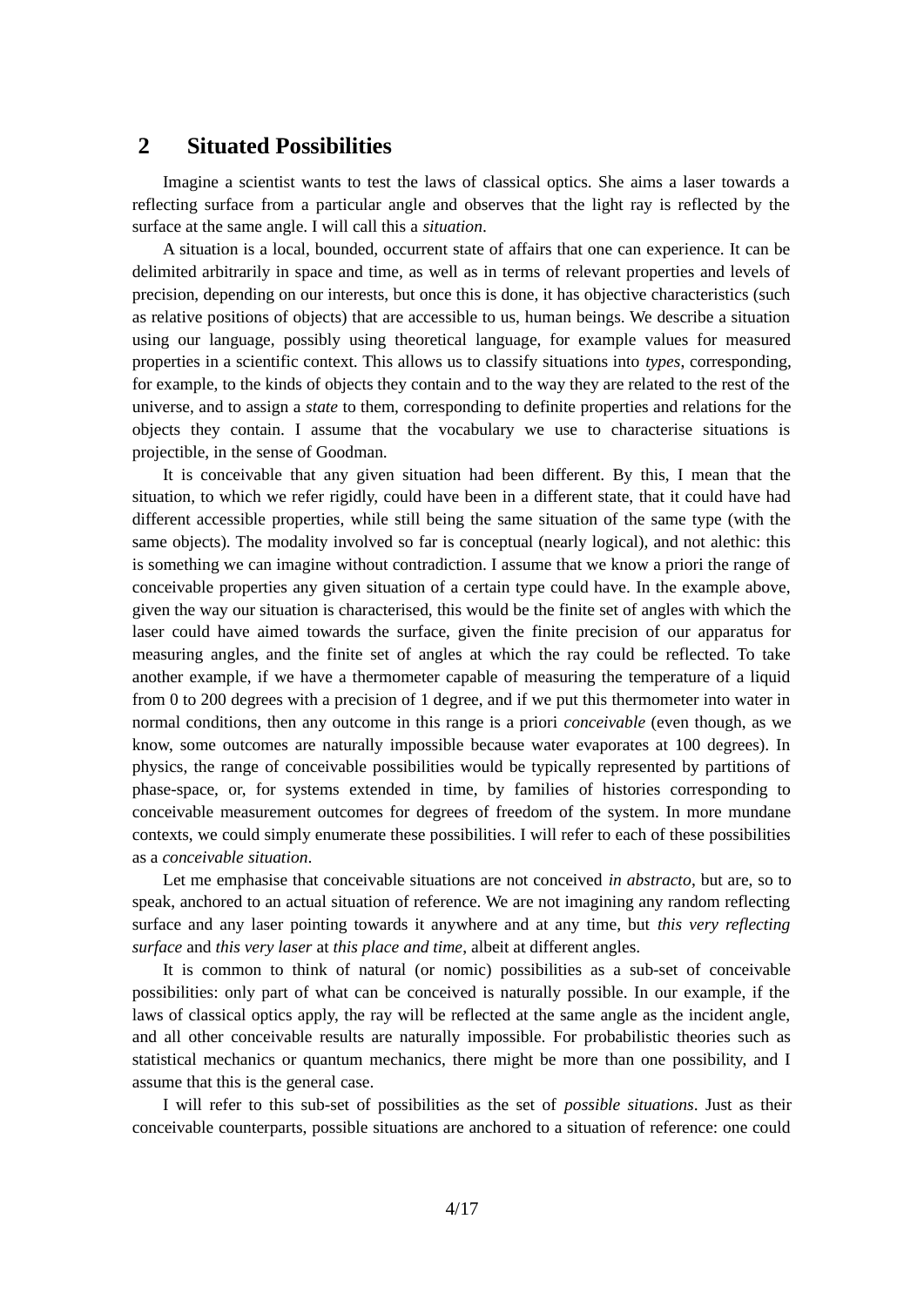formalise them as a S5 modal system centred on an actual situation, limited to the objects in this situation.

Possible situations are not possible worlds. My focus on possible situations rather than possible worlds shares some motivations with situation semantics in philosophy of language. ([Barwise and Perry](#page-15-8), [1983;](#page-15-8) [Kratzer](#page-15-7), [2008\)](#page-15-7) To be precise, possible situations differ from possible worlds in two important respects:

#### **Extensional limitation:**

Conceivable and possible situations are not maximal states of affairs, they are bounded in space and time, they contain a finite set of objects, they are identified by a coarse-grained type depending on our discrimination abilities and selective interests.

#### **Intensional limitation:**

As a direct consequence of extensional limitation, the range of possibilities for a situation is also limited: it could depend on environmental constraints (the rest of the universe is considered fixed) and it also depends on our discrimination abilities and interests (an epistemic agent can be "blind", voluntarily or not, to some counterfactual variations).

These limitations are meant to ensure the compatibility of the present approach with an empiricist epistemology: they exclude from our range of alternative possibilities the ones that differ in the posited unobservable or metaphysical characteristics of the situation. They will also play a role in the arguments to follow.

In this paper, I will assume that possible situations exist. I don't want this assumption to be metaphysically loaded: I do not claim that possible situations are concrete entities, or that they represent dispositions or relations between universals. All I assume is that there are alternative ways actual situations could be, and alternative ways they couldn't be in virtue of natural and environmental constraints. I assume that it is a matter of empirical inquiry to know which, among the conceivable situations, are naturally possible and which are not, and the purpose of this paper is to show that such knowledge is attainable by induction on realized possibilities. Such knowledge will take the form of necessary statements that characterise all the possible situations of a certain type, and these alone (this time without extensional limitation).

Given the intensional limitations mentioned above, the kind of necessity at stake is presumably weaker than nomic (hence metaphysical) necessity: there could be limitations to the types of situations to which we have access given our epistemic position and discrimination abilities, so what we have is necessity of a relative kind, in the same way technical modalities are relative to our technical abilities. In the rest of this paper, I will refer to this kind of necessity as *weak necessity*. My aim is not to show that we could have access to metaphysical essence, let alone to the fundamental "modal structure of the world", as structural realists would have it ([French](#page-15-6), [2014;](#page-15-6) [Ladyman and Ross](#page-15-2), [2007](#page-15-2)), but only that we have access to weak necessity.

However, in contrast with the way modalities are generally considered by empiricists, I am talking about objective, alethic possibilities: not mere heuristic or fictional devices, not known a priori, not degrees of credence or other mind-dependent entities, but possibilities *in the world*.

### <span id="page-4-0"></span> **3 Why Should We Accept Situated Possibilities?**

The purpose of this paper is *not* to show that situated possibilities of this kind exist in nature. It is only to show that if they exist, we can have knowledge of them. Arguably, the assumption that they exist to start with, which has more metaphysical overtones, should be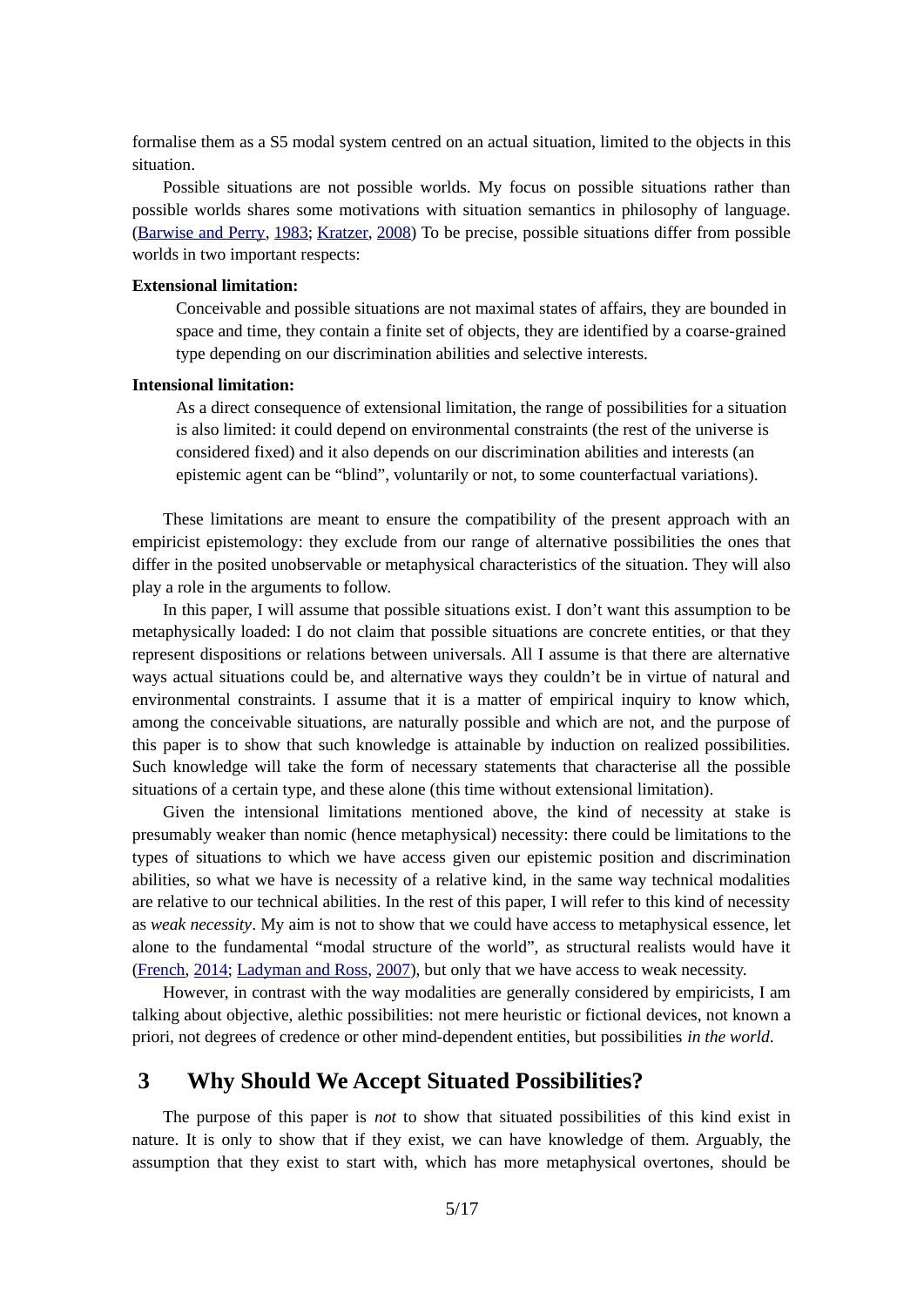justified independently. I think that the main reasons to accept it are semantic and pragmatic, and these reasons are empiricist-friendly. There is not enough space to develop these reasons in full detail, but let me give a brief overview.

On the semantic side, modal discourse is ubiquitous in natural languages, and in science as well, and denying meaningfulness to whole parts of our discourse looks like a dogmatic position. This is particularly true for empiricists, like [van Fraassen](#page-15-10) ([1980](#page-15-10)), who claim to be semantic realists: most arguments in favour of semantic realism or against verificationist theories of meaning involve modalities, such as the problematic reduction of dispositional terms, or Kripke's modal argument. As far as I can see, a principled impossibility for modal knowledge is the main reason to assume that modal statements have no truth-value, but the aim of this article is to show that this reason is not tenable in the case of situated modalities. Moreover, situated modalities are well suited to account for modal discourse, since in general, counterfactual statements are not maximal and are, so to speak, "anchored" to particular objects to which we refer directly (as in [Kripke](#page-15-9) [\(1980](#page-15-9))'s examples–see also [Kratzer](#page-15-7) ([2008\)](#page-15-7)).

Pragmatically, accepting modalities can help make sense of scientific practice as a rational activity. Scientists often implement experimental situations that would not occur if not with their interventions, or they vary parameters as if they were exploring various possibilities. This makes sense if their motivation is to know *what would happen* in such situations, implying that gaining modal knowledge must be part of the aim of science ([Ladyman and Ross,](#page-15-2) [2007](#page-15-2), p. 110). Of course, once the situations are implemented, they become actual and not merely possible. But the point is to account for their motivation prior to the implementation, or what they take the situation that they will implement to be representative of. What are they after when they create a configuration that would not occur if not with their intervention? I think the best way to make sense of their motivation is to assume that they take the situations they implement to be representative of mere possibilities. Similarly, the fact that all implemented situations are eventually *actually observed* does not mean that scientific knowledge is restricted to what is actually observed: implemented situations are taken to be representative of all unobserved situations of the same type.

Situated possibilities are also particularly well-suited to account for this pragmatic aspect in a minimal way, because the situations scientists implement are not maximal states of affairs.

This is not the place to develop these aspects further, and I will ask the reader to accept, for the sake of the argument, that there are situated possibilities of the kind described here in the world, that is, that there is a fact of the matter about whether the situations we encounter *could have been different* in one way or another, all else being equal, in virtue of external constraints on what we could experience.

# <span id="page-5-0"></span> **4 The Inductive Route Towards (Weak) Necessity**

Here for the preliminaries. Let us now turn to the main question of this article: can at least some relations of necessity be known by induction?

The received view, as far as I know, is that they cannot, whatever the kind of alethic necessity considered. Here is a short rationale that bolsters this view. Induction is an ampliative mode of inference by which one infers, from a sample of exemplars of a given type displaying a regularity, that this regularity holds for a larger set: the set of all objects of this type. Hence what can be known by induction is a universal regularity. But a relation of necessity goes beyond that. It does not only concern the actual world, but all possible worlds. However, we have no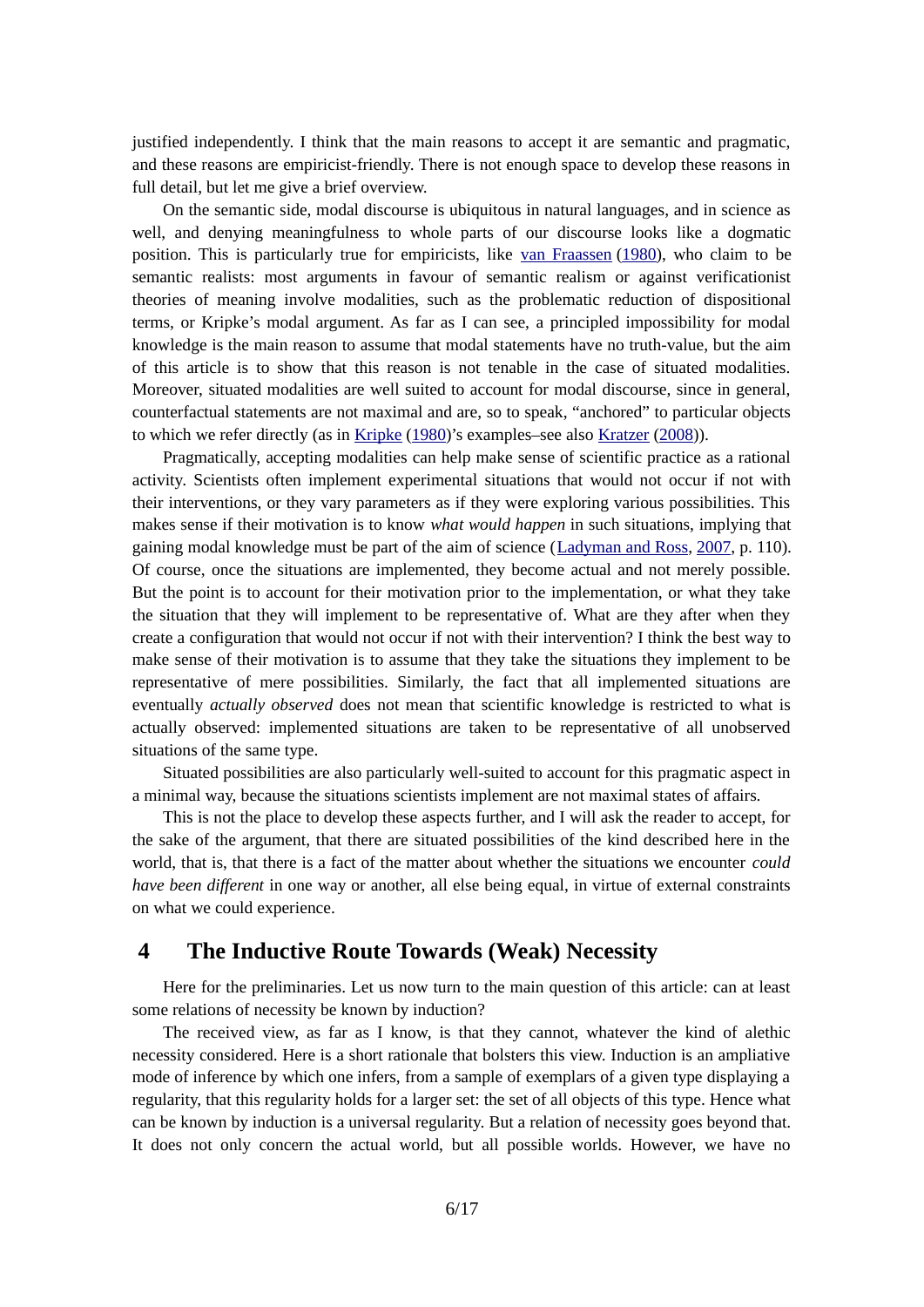epistemic access to other possible worlds (no "modal telescope"); we do not experience relations of necessity or mere possibilities; possible worlds, if they exist as such, are causally disconnected from the actual world. An induction on possible worlds will not do: with only one exemplar at our disposal, the induction cannot get started.

If one accepts this rationale, there are two options.

The first option is to be a modal sceptic, and assume, for example, that modal talk is a mere pragmatic way of speaking that does not purport to be true or false ([van Fraassen](#page-16-2), [1989](#page-16-2)), or perhaps that modal talk is meaningful, but generally false. Taking the case of nomic necessity, one can deny that there are such things as laws of nature (which is van Fraassen's view), or one can assume that laws of nature supervene on non-modal facts, as in the best system approach (Lewis, 1973, pp. 73–77). Then laws of nature might be knowable by induction, but they have no "modal force": they merely summarise the regularities of the actual world. I have explained in the previous section why I think this modal-sceptic option is unsatisfactory.

The second option is to accept that there are other modes of inference than induction, typically, inference to the best explanation. As far as I know, this is the option followed by all philosophers who assume that laws of nature have a "modal force", and do not supervene on non-modal facts: they assume that these laws play an explanatory role, and that they are justified as such. The rationale can be the following: one sees some regularity in a sample of phenomena: all *Fs* in the sample are *Gs*; the best explanation of this observed regularity is that as a matter of nomic necessity (i.e. as a consequence of the laws of nature), all possible *Fs* are *Gs*; from this one can infer that all actual, past, present and future *Fs* are *Gs*, but one did not arrive at this result by induction: it was arrived at by inference to the best explanation. ([Dretske](#page-15-13), [1977](#page-15-13); Armstrong, 1983; [Foster,](#page-15-12) [1982](#page-15-12))

The problem with this second option is its use of inference to the best explanation as a principle of *justification*. Empiricists typically deny that the non-empirical criteria that are constitutive of a good explanation, such as simplicity, are truth-conducive (this idea could be threatened by a Dutch Book argument ( $\frac{1989}{1989}$ , ch. 6)). Inference to the best explanation is certainly used in science and in everyday life. It could be a heuristic device to formulate new hypotheses (which is actually how Peirce, who introduced the concept under the term "abduction", viewed it [\(Nyrup](#page-15-11), [2015\)](#page-15-11)), or a strategic device to decide which hypotheses to consider as a priority. But from an empiricist perspective, this tells us nothing about their validity: these hypotheses should then be put to the test so as to ensure that they are empirically adequate, and the justification of their empirical adequacy can, at best, be inductive.

Hence our two options are problematic. However I think we are facing a false dilemma: we do not have to choose between the truth-conduciveness of inference to the best explanation and modal scepticism; the received view is wrong: one can have knowledge of necessity by induction alone, at least when it comes to the weak necessity considered here.

This is because the possibilities we are considering, contrarily to nomic or metaphysical possibilities, are situated: one should think of them not in terms of possible worlds, but in terms of possible situations. Then all that is required to justify a claim of necessity by induction is to assume that the situations we experience are a representative sample of the larger set of possible situations of the same type. As an example, one take the observation that all objects released at the surface of earth accelerate towards the ground at a certain rate and infer that this is true of all possible situations of the same type, i.e. that it is true as a matter of necessity, at least relative to some background conditions (intensional limitations) that happen to be present in our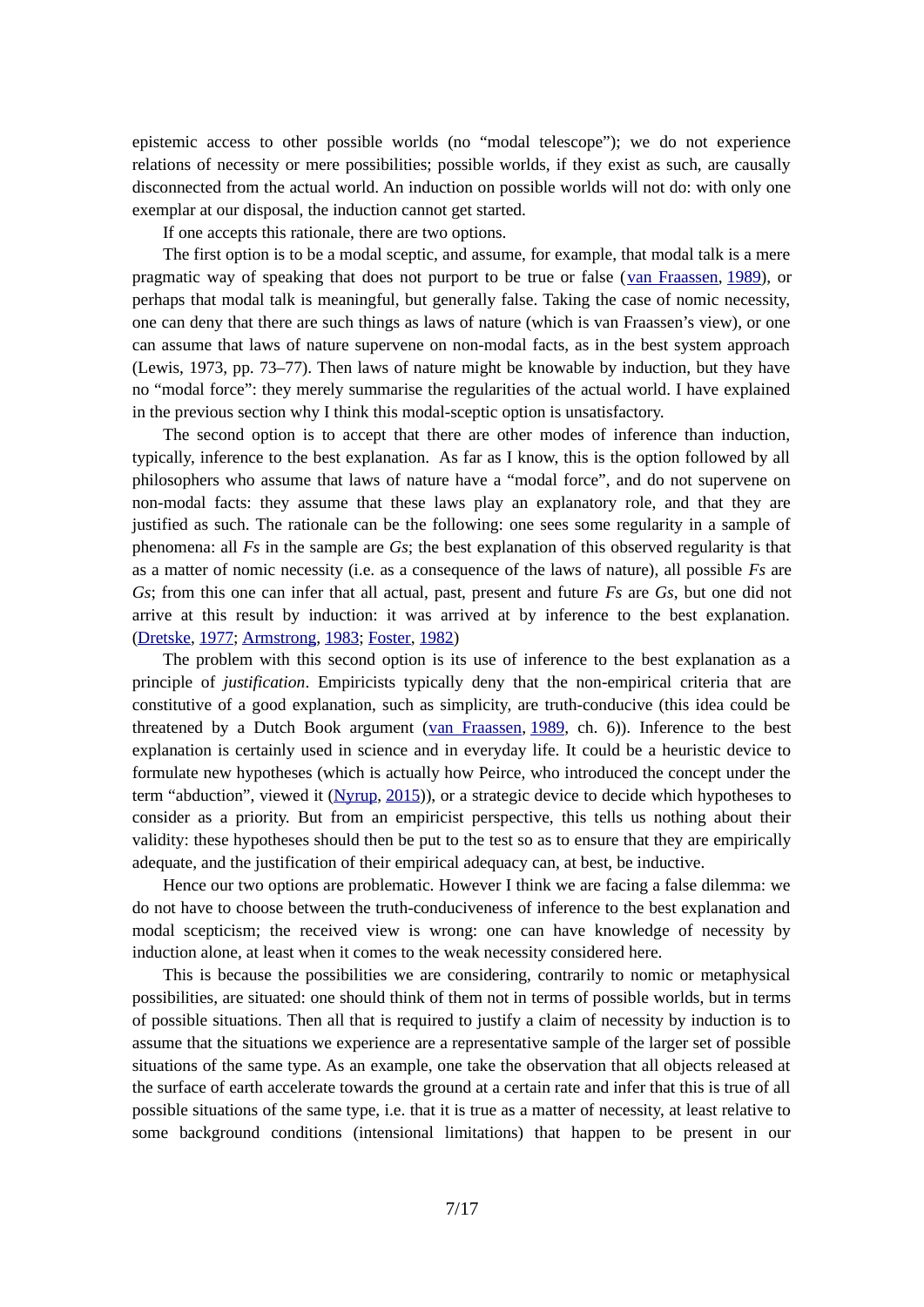surrounding environment. This means that one is in a position to assign truth-value to counterfactual statements such as "if I released this object, it would fall towards the earth".

An induction on possible worlds would of course be problematic, since our sample would consist in only one exemplar. If possible situations are construed as alternatives to actual ones, an induction on the alternatives to a single situation would be problematic as well, for the very same reason. But this is not so with an induction on all possible alternatives to all situations, at all places and times in the universe, assuming that observed situations are representative not only of all other unobserved actual situations of the same type, but also of all unobserved alternatives to all other situations of the same type in the universe. In this sense, the actual fall of a released object can be considered representative of the counterfactual fall of an object that was not actually released (assuming this object *could have been released*, which can also be known by induction on objects of this type). (Note that this account is not very different, in spirit, from [Roca-Royes](#page-15-0) (2017)'s similarity-based epistemology for *de re* modalities.) This kind of induction is defeasible. New evidence might prove a relation of necessity wrong. But the same goes for any kind of induction.

This approach can be qualified, in **Hale [\(2003](#page-15-14))**'s terminology, as a possibility-first approach: the idea is that knowledge of a given class of possibilities, and in particular, the absence of some relevant possibilities in this class, informs us about relations of necessity. Here, the relevant class of possibilities is the class of realized possibilities (note that Hale explicitly rejects this option, but (i) he does not discuss inductive reasoning in his paper, and (ii) he is mainly concerned with knowledge of metaphysical modalities, and assumes, wrongly I think, that knowledge of weaker modalities must derive from it).

The assumption that observed situations are representative of possible situations is not itself justified by induction. But this is no more a problem than it is for other versions of induction, where one assumes that observed situations are representative of all unobserved ones of the same type in the universe.

As we can see, assuming situated possibilities, there is a homogeneity between an induction towards universal regularities and an induction towards necessity: both involve generalising from a sample of situations to a larger set of the same type. One could reject the latter while accepting the former assuming some disparities between the two cases: either merely possible situations do not exist while unobserved actual situations do, or observed situations are representative of unobserved actual ones, but not of merely possible ones. But assuming that possible situations do exist (qua possible states of affairs), claiming that observed situations are representative only of actual ones seems to be question-begging. Actual situations are merely a sub-set of the possible situations: the ones that are realized. There seems to be no more reason to assume a bias in the way these are selected among the larger set of possible situations than there is to assume a bias in the way actually observed situations are selected among the larger set of observable ones.

The fact that, in this view, knowledge of necessity is arrived at by induction allows one to defuse a lot of arguments against the possibility of modal knowledge. Take, for example, Hume's contention that no necessary connections are found in experience. No universal regularity is found in experience either; yet universal regularities can be justified by induction, so in our case, Hume's argument against modal knowledge boils down to his argument against induction in general.

Another contention cited above is that possible worlds are causally disconnected from the actual world: we have no "modal microscope" to observe mere possibilities. However, situated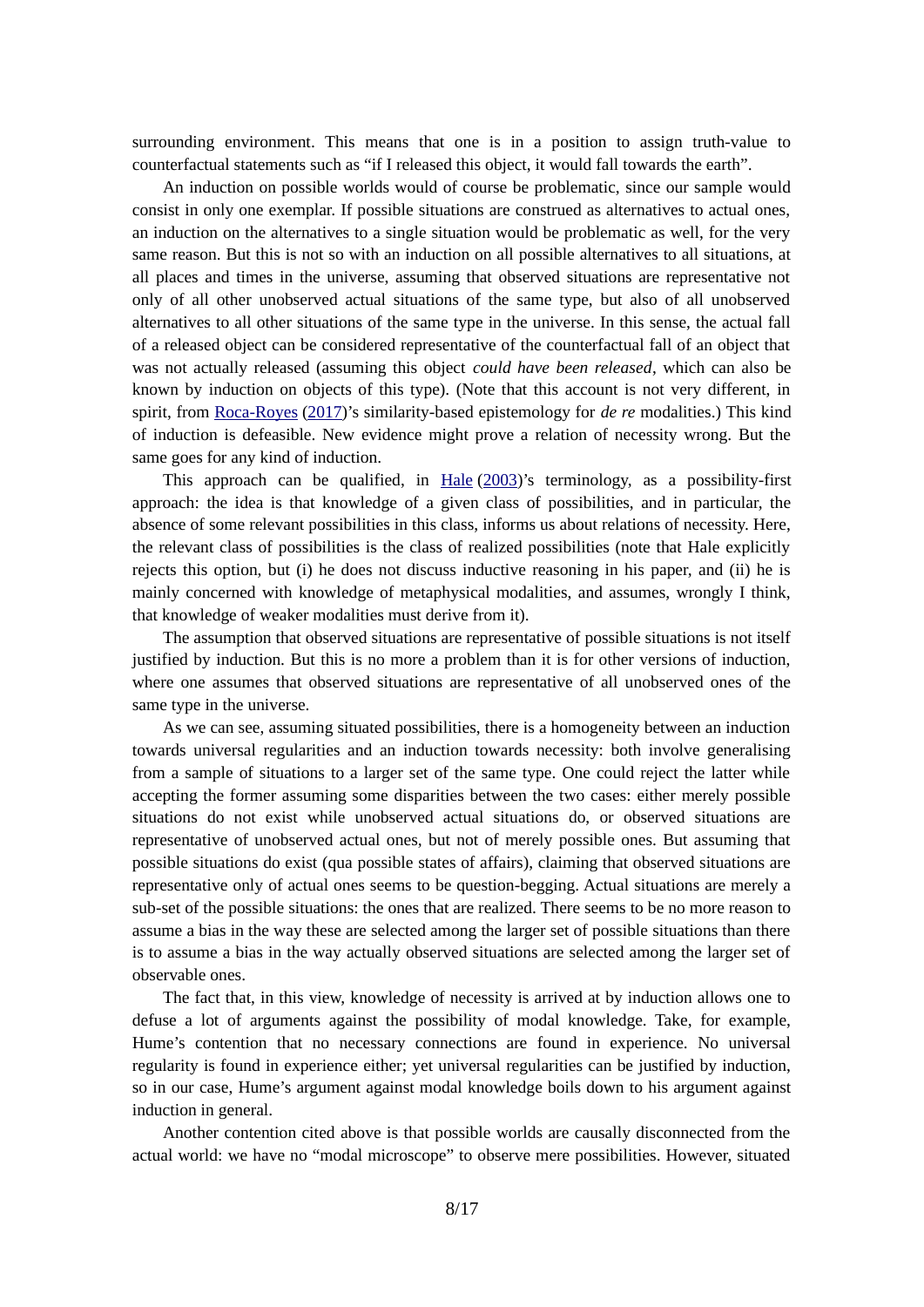possibilities are not disconnected from actual situations in the same way possible worlds are. Arguably, possible situations are among the possible effects of actual ones. And for this reason, we possess a sure way to explore possible *types* of situations: all we have to do is implement them through controlled interventions. If we want to know what *would* happen if a laser were aimed at a reflecting surface at an angle of precisely 32 degrees, all we have to do is to implement the situation. And it will be representative of all exemplars of its type.

One could argue that once the situation is implemented, it becomes actual rather than merely possible, and more generally, that all situations that we will ever experience are actual, so that we never have knowledge of mere possibilities. But the same problem affects an extension to all actual situations: all situations we will ever experience are observed, so we have no knowledge of unobserved ones. Yet we are generally willing to extend our knowledge of observed phenomena to unobserved, but observable phenomena. This is nothing but ampliative reasoning. So again, this type of argument affects any version of induction.

Finally, relations of necessity have been considered illegitimate by some empiricists because they are posited as explanations of empirical regularities, and inference to the best explanation, as we have seen, is generally rejected by empiricists. This is not the case here: relations of weak necessity are not explanations, but mere extensions of regularities to the realm of possibilities. They are not arrived at by inference to the best explanation, but by induction. Relations of weak necessity supervene on the mosaic of possible facts in the same way universal generalisations supervene on the mosaic of actual facts.

In sum, assuming that there are situated possibilities in the world, (weakly) necessary statements are in the same boat as universal generalisations with regards to epistemic justification. There is no principled obstacle for modal knowledge from the perspective of someone who accepts the validity of induction.

# <span id="page-8-0"></span> **5 Modal Underdetermination**

So far, I have argued that knowledge of weak necessity can be arrived at by induction. However, one might remain a modal sceptic on the grounds that these relations of necessity are strictly stronger than universal generalisation, by adopting a principle of metaphysical parsimony. In this section, I wish to argue that it is actually irrational to refrain from accepting induction towards necessity once induction towards universal generalisation is accepted, because no practical underdetermination could affect any relation of necessity without thereby affecting the corresponding universal generalisation. This means that the former is as warranted as the latter, from the same evidence and with the same inferential standards, at least once one accepts that there are situated possibilities.

My focus here is on contrastive underdetermination. Let us say that two statements are underdetermined if they are *incompatible* (they cannot be both true), but no observation can help us decide which one is true (the range of relevant observations, for example, only past observations, or all past, present and future observations, or all possible observations of actual phenomena, will determine different kinds of underdetermination: one can set the bar at various positions; my argument does not depend on a fixed choice in these matters, the point being that any choice will result in necessary statements and universal generalisations falling on the same side of it). In the following, I will only consider underdetermination of known hypotheses, where all competing hypotheses must be confirmed by induction. This amounts to assuming that it is rational to believe that a hypothesis that has no known competitors is true (we should not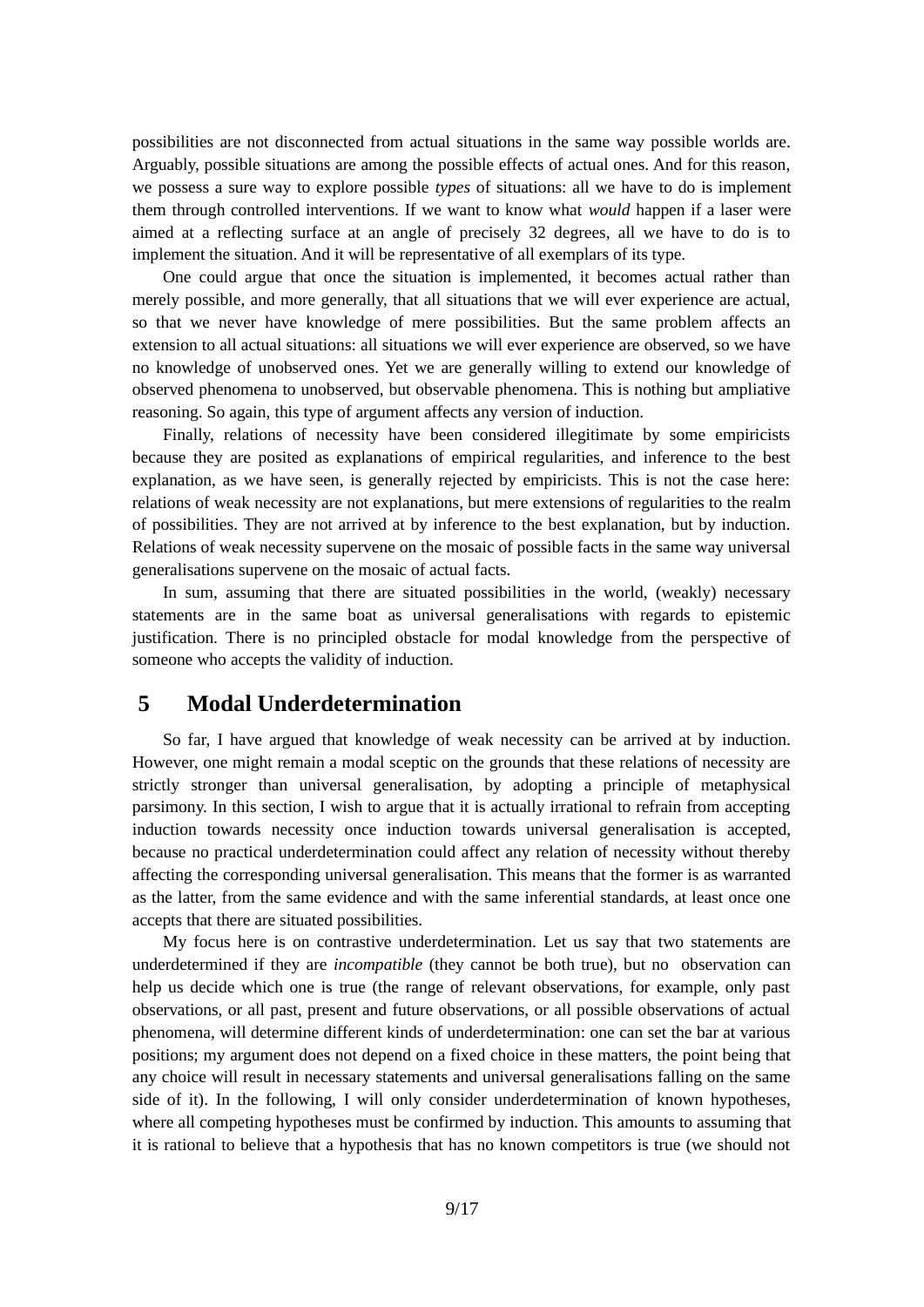worry about unconceived alternatives, or even conceived ones when nothing confirms them). This is quite liberal, but I think this liberal attitude is acceptable in a context where one assumes, as suggested in a previous section, that our beliefs are defeasible.

I consider that the statements that can be justified by induction are perfectly general: they do not refer to specific objects, and they are not restricted to particular places or times (in logical parlance, they contain no proper names). They concern all situations of a certain type in the universe. As an example, the law of optics that states that rays of light aiming at reflecting surfaces from an angle are reflected at the same angle is general in this sense, because it does not mention any specific reflecting surface, ray of light, place or time in the world: it supposedly applies to any such configuration, anywhere and at any time.

Consider such a general statement of regularity  $r_0$  and its modal counterpart  $m_0$ . As an example,  $r_0$  could be the statement that all actual gold spheres of more than one kilometre in diameter in the universe are stable, and  $m_0$  the statement that all *possible* gold spheres of more than one kilometre in diameter are stable. Arguably,  $m_0$  is strictly stronger than  $r_0$  because it quantifies over all possible situations. It would seem, then, that  $m_0$  could be underdetermined by evidence when  $r_0$  is not. I wish to show that this kind of case is practically impossible (or more precisely that it is impossible to know that we are in such a case), so that it can never be rational to believe a universal generalisation while rejecting the corresponding relation of necessity. Let us examine what it would look like.

Concretely, this means that  $m_0$  could have a competitor that is as well-justified inductively, call it *m*′<sup>0</sup> , so that it is impossible to decide which of *m*<sup>0</sup> and *m*′<sup>0</sup> is true on empirical grounds. *m*  $v_0$  could be, for example, the statement that all possible metal spheres of more than one kilometre in diameter are unstable, and it would be justified by observations of metal spheres (excluding gold spheres), while the incompatible  $m_0$  would be justified by observations of gold spheres.

But we also want the non-modal statements *not* to be underdetermined. If  $r_0$  is not underdetermined, then  $r'_{0}$ , the non-modal counterpart of  $m'_{0}$ , must not be a legitimate competitor of  $r_0$ . This can be the case either if  $r'_0$  is not as well-justified as  $r_0$ , or if it is not actually incompatible with  $r_0$ . But there can be no reason that  $m'_{\rm 0}$  is justified by induction while the weaker  $r'_{0}$  is not, so this must be because  $r_{0}$  and  $r'_{0}$  are not actually in conflict: both can be true at the same time. How is this possible? Well, in our example, this is possible if there are no gold spheres of more than one kilometre in diameter in the whole actual universe. Then it is true that all actual gold spheres are stable  $(r_0)$ , and it is also true that all are unstable  $(r'_0)$ , because there are none. The universal generalisations are not in conflict, but the corresponding modal statements are, because we are not in a position to know whether such a gold sphere *would* be stable or unstable if it existed. So it seems perfectly possible that two modal statements be underdetermined while their non-modal counterparts are not.

So far, modal scepticism seems vindicated: maybe metaphysical parsimony could enjoin us to reject induction towards necessity, in particular if it were always possible to find competitors to modal statements that are not in competition with their non-modal counterparts (which remains to be shown). But let us examine this case more closely: how could we possibly *know* that no big gold spheres exist in the whole universe? What if an alien civilisation in a remote galaxy is creating big gold spheres? What if human scientists in the distant future attempt to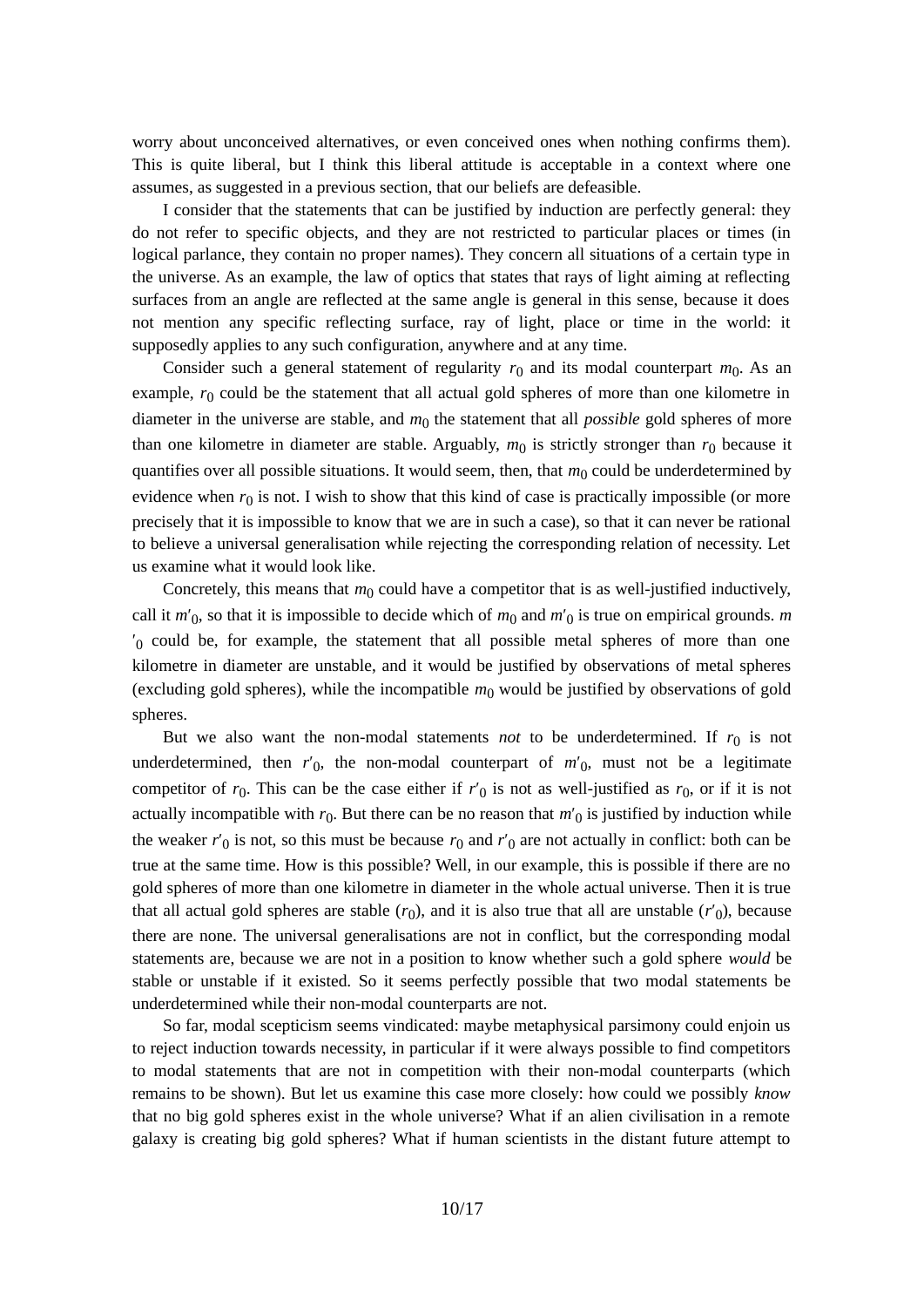create big gold spheres, just to know whether they are stable? What if they form naturally in some places in the universe? Are there any reasons to exclude these possibilities?

Call *r*<sup>1</sup> the statement that no gold spheres exist in the universe, past present and future. Two cases should be distinguished. Either we know *r*<sup>1</sup> by induction, or we know it by direct observation. The latter case is implausible: *r*<sup>1</sup> is itself a universal generalisation (all situations are such that there are no gold spheres), and there is no way we could observe all parcels in the universe to make sure that no gold spheres exist. So we must have acquired this knowledge by induction. But now consider  $m_1$ , the modal equivalent of  $r_1$ , that is, the claim that big gold spheres are *impossible*. If induction justifies *r*<sup>1</sup> , why couldn't it justify *m*1? And if it does, then we have no underdetermination of the modal statements after all, because  $m_0$  and  $m'_0$  are actually compatible: all *possible* big gold spheres are stable, and all are also unstable, because big gold spheres cannot possibly exist in our universe.

What could compel us to assume that  $r_1$  is justified, but not  $m_1$ , is if there could be an underdetermination affecting  $m_1$  but not  $r_1$ . But we can apply the same argument recursively, and an infinite regress looms: we must assume that a statement  $m_2$  is underdetermined while a statement  $r_2$  is not. Where will it stop?

There are good reasons to think that it will stop at a point where neither  $m_i$  nor  $r_i$  can be known to be true. In our example, I would argue that we reach this point at the first step: we should not assume that there are no big gold spheres in the universe. But even if it doesn't stop there, it couldn't go very far.

Recall that induction requires extending a regularity in a sample of situations of a given type to the set of all situations of the same type. The relevant type for  $r_0$ / $s_0$  is, in our example, situations with gold spheres with a diameter of more than one kilometre.  $r_Y\!\!s_1$  claim that there is no situation of this type. Therefore the relevant type for  $r<sub>1</sub>/s<sub>1</sub>$  must be a less specific type, a "super-type": it could be situations corresponding to gold spheres of *any size* (the claim being that they are never bigger than one kilometre in diameter). If we lose specificity at each step in the recursion, at some point, we will reach a completely unspecified type of situation (perhaps something like: any chunk of matter). But the less specific the type of situation is, the more various its exemplars are, and the less representative our sample can be. At some point, induction cannot be vindicated at all (this can be shown in a Bayesian framework, assuming a principle of indifference to fix prior probabilities for the conceivable states of a given type of situation). Given the size of the universe, it's very likely that many configurations of chunks of matter that we never observe in our surroundings actually form somewhere, so not observing them does not mean anything about whether they exist or not in the universe. This is a reason to assume that there could be big gold spheres in the universe, even if we never observe them.

So the regression must stop at a point where neither  $m_i$  nor  $r_i$  are known to be true, which means that both  $m_{i-1}$  and  $r_{i-1}$  are underdetermined, and neither is known to be true, which means, by recursion, that both  $m_0$  and  $r_0$  are underdetermined. In other words, if a modal statement is underdetermined, then its non-modal counterpart must be underdetermined as well. The reason is the following: if there can be a possible situation where two necessary statements are in conflict, then for all we know, this possible situation might as well be realized, hence the two corresponding universal generalisations are in conflict as well.

My argument rests on an example for the sake of presentation. However, it can be generalised to any universal generalisation, in so far as we consider perfectly general statements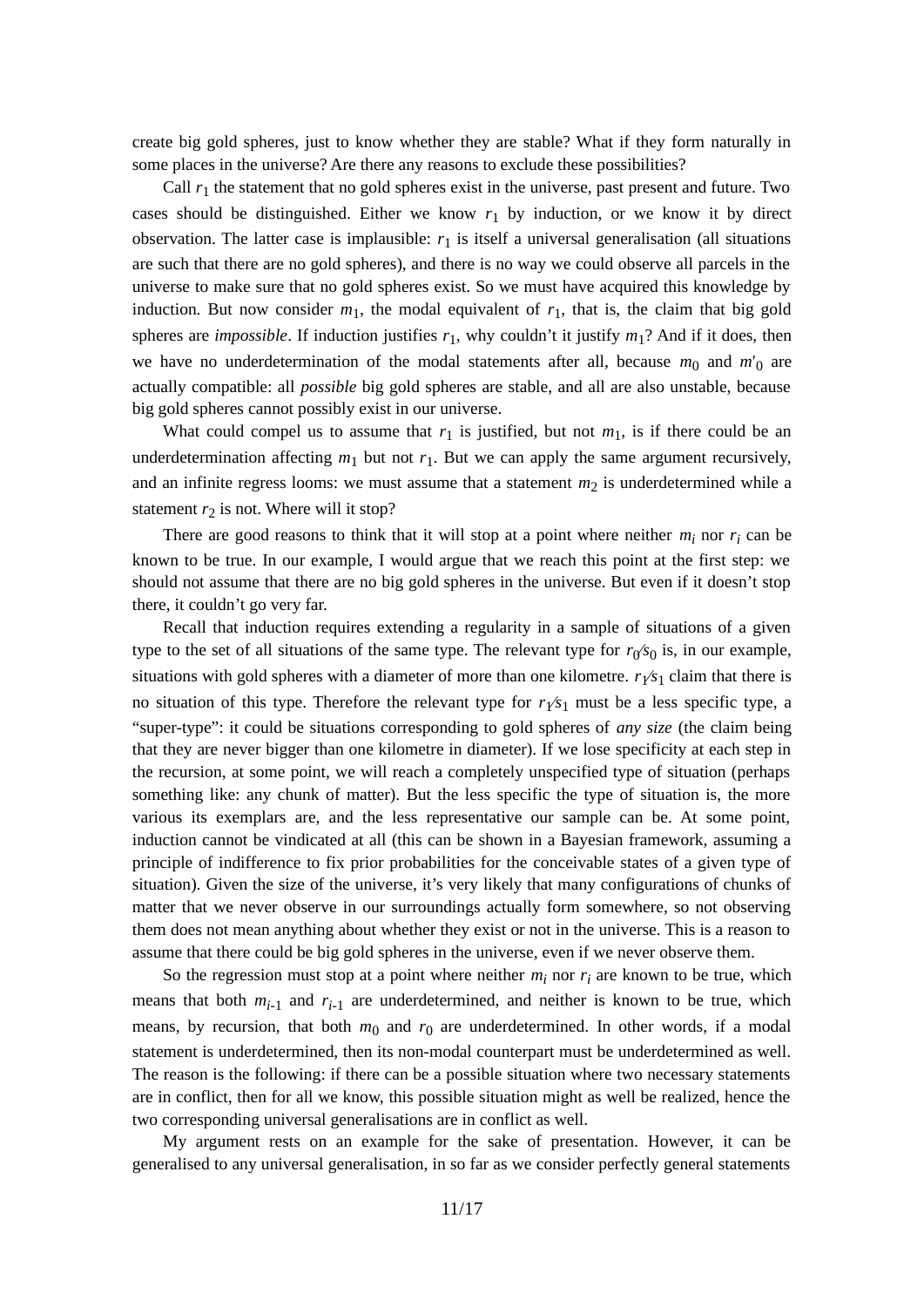(not restricted to particular places and times in the universe). The argument can be formalised as follows:

- 1. Hypothesis: we are justified in believing that at most one of two general statements *s* and *s*′ is true in all possible situations. However, we don't know which is false (they are underdetermined).
- <span id="page-11-2"></span><span id="page-11-1"></span>2. Hypothesis: we are justified in believing, by induction, that *s* and *s*′ are true in all actual situations (*s* is not a competitor of *s*′ for actual situations).
- 3. If at most one of *s* and *s*′ can be true in all possible situations, then they make incompatible claims for at least one type of situation, and this type has possible instances.
- <span id="page-11-6"></span><span id="page-11-5"></span>4. If *s* and *s*′ are true in all actual situations, then any type of situation for which they make incompatible claims has no actual instance.
- 5. By  $\perp$ ,  $\perp$ ,  $\perp$  and  $\perp$ , we are justified in believing (by induction and inference) that some type of situation for which *s* and *s*′ make incompatible claims has possible instances, but no actual instance.
- <span id="page-11-4"></span><span id="page-11-3"></span>6. We cannot be justified in believing, by induction and inference, that some type of situation has possible instances, but no actual instance.
- 7. Contradiction  $(1, 2, 5, 6)$  $(1, 2, 5, 6)$  $(1, 2, 5, 6)$  $(1, 2, 5, 6)$ : the conjunction of hypotheses [1](#page-11-1) and [2](#page-11-2) is absurd.

The argument rests on a few assumptions. Assumption [3](#page-11-6) amounts to saying that the only justification that at most one of two statements is true in all possible situations, when we don't know which is true or false, is that they make incompatible claims for at least one possible situation. Indeed, such knowledge cannot be a posteriori (because we do not know which of the statements are true or false), so it must be a priori, which means that these statements must be a priori incompatible for some type of situation. However an a posteriori component remains (that this type of situation must be possible), and this is what drives the rest of the argument. Assumption [4](#page-11-5) should be uncontroversial: incompatible claims cannot both be true. Step [5](#page-11-4) rests on the principle of transmission of epistemic justification by inference, and although there are counterexamples to this principle ([Wright,](#page-16-3) [1986](#page-16-3)), arguably, the present case is unproblematic.

The crucial assumption is  $6$ . Its justification is roughly the following: the claim that some type of situation  $T$  has no actual instance can be translated into the claim that a statement  $s_1$  is true of all actual situations of a less specific type. But  $s_1$  is justified by induction only if it has no known competitors, and by recursively applying the same argument, we can show that this entails that the claim that *T* has no possible instance is as well-justified, by the same standard.

A direct consequence of the conclusion is the following: if we should believe in a universal regularity because it has no known competitor (hyp. [2](#page-11-2) is true), then the corresponding relation of necessity has no known competitor (hyp.  $\underline{1}$  is false), and we should also believe it, by the same standard.

# <span id="page-11-0"></span> **6 Modal Conflicts in Scientific Practice**

The argument outlined in the preceding section is rather abstract and formal, and one could perhaps wonder if it is really relevant to real cases. I think it is.

It is important to note that the argument has a normative flavour. It is an argument about what it is rational to believe. The point is not about whether necessary statements can be absolutely underdetermined by all actual facts in the universe. The answer is: of course, this can happen (for example if, actually, there are no big gold spheres in the universe). The point is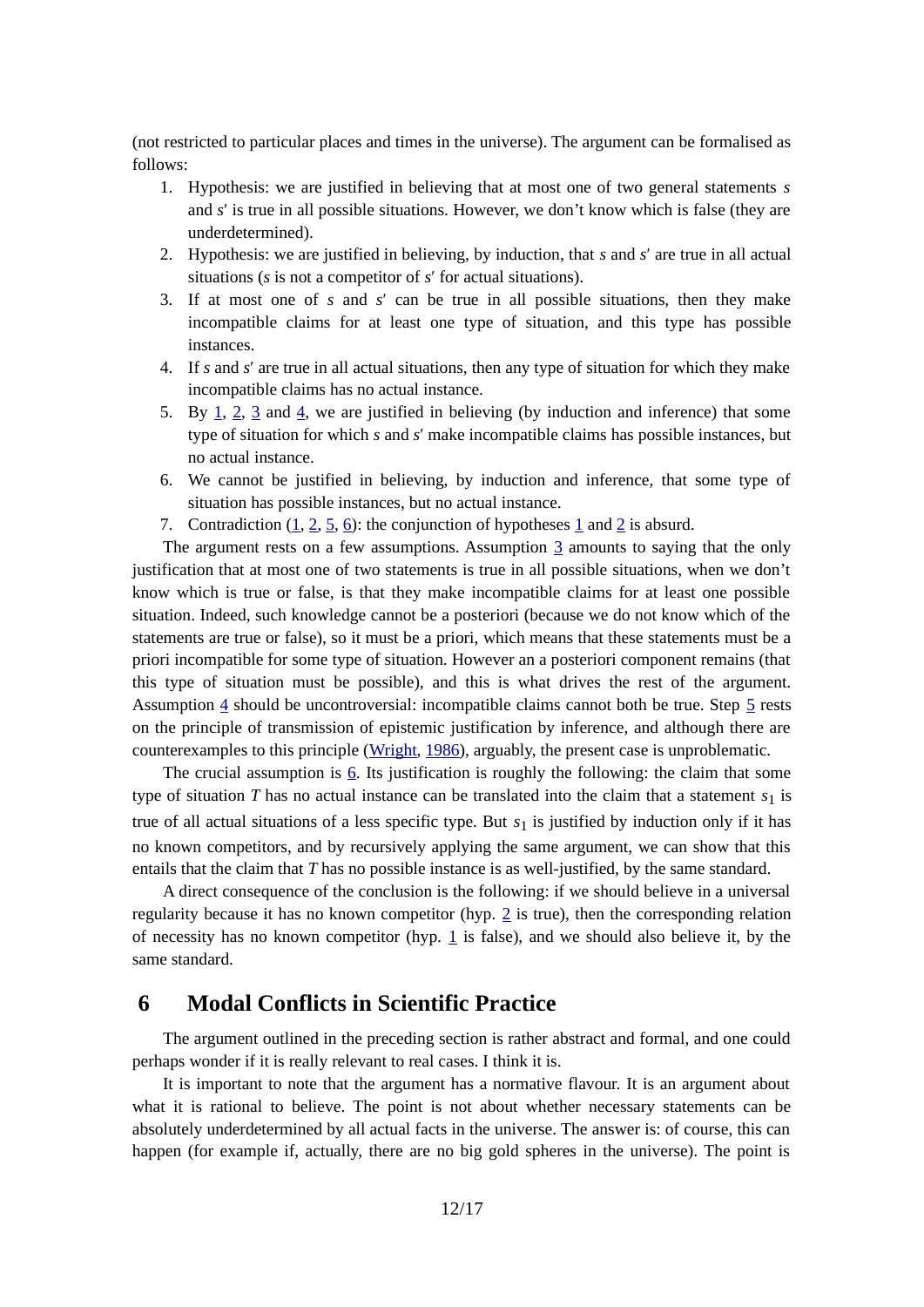about whether it can be rational, at some point in any enquiry, to assume that a weak necessary statement is underdetermined while the corresponding universal generalisation is not. And the answer is: no.

Despite the rather formal nature of the argument, I think it is relevant for practical enquiry, and for scientific practice in particular.

For the purpose of illustration, imagine that two groups of scientists each believe in one of our hypotheses about gold and metal spheres *s* and *s*′ respectively: one group, specialised in gold, has performed many tests on gold and has come to believe that all gold spheres are stable, while the other, specialised in metal, has tested many different metals and believes that since gold is a metal, some of the gold spheres (those that are big enough) are unstable. Would it be rational, in these circumstances, to assume that *s* and *s*′ are both true because they are both justified by different groups of scientists? Would it be rational to assume, as a *direct consequence* of the conjunction of *s* and *s*′, that there are no big gold spheres in the whole universe, even if no one ever attempted to justify that claim independently? This seems absurd. Would it be rational to remain agnostic on whether *possible* big gold spheres are stable or not, because we have no "modal microscopes" anyway? Should we stop our enquiry there? It seems not.

My intuition is that we could have been justified in believing either *s* or *s*′ in isolation. But for the first group of scientists, the fact that *s*′ is justified by another group constitutes new evidence that *s* might not be true after all: it acts as a potential defeater of *s*; and the inverse is true for the second group. The fact that they are *modal* competitors is enough to put them in conflict. What is rational, in consequence, is to pursue our enquiry: someone should make the relevant tests to know which of *s* or *s*′ is true. We should try to create big gold spheres.

What if we discover, during the process, that gold spheres of one kilometre in diameter cannot be created? Then the underdetermination is resolved: big gold spheres are both stable and unstable because they cannot exist. And this resolves the modal underdetermination as well: big gold spheres are impossible in this universe.

What this example purports to show is that in practice, in science or elsewhere, modal incompatibility is enough to create a conflict to be resolved. So making sure that a general hypothesis is true involves eliminating all its known modal competitors, which, incidentally, resolves any modal underdetermination. And as a consequence, we have all reasons to accept that all inductively justified knowledge has a modal force.

Now there might be some cases where we have good inductive reasons to believe that particular types of situations are never instantiated in the whole universe. Arguably, this would be a case where a mere possibility is underdetermined, while the corresponding universal generality can be known. Imagine, for example, that there is not enough gold in the whole universe to ever form gold spheres of more than one kilometre in diameter.

Is it enough to consider such cases to be a modal sceptic?

A first problem with this strategy is that it could imply modal facts. In our example, we could know that there is not enough gold in the universe because we know something about the initial conditions of the universe, and we accept a principle of conservation of matter. But the idea that the initial conditions of the universe, plus some law, constrain the kind of situations there are now is modally loaded. Arguably, grounding modal scepticism on modal knowledge is a bit problematic…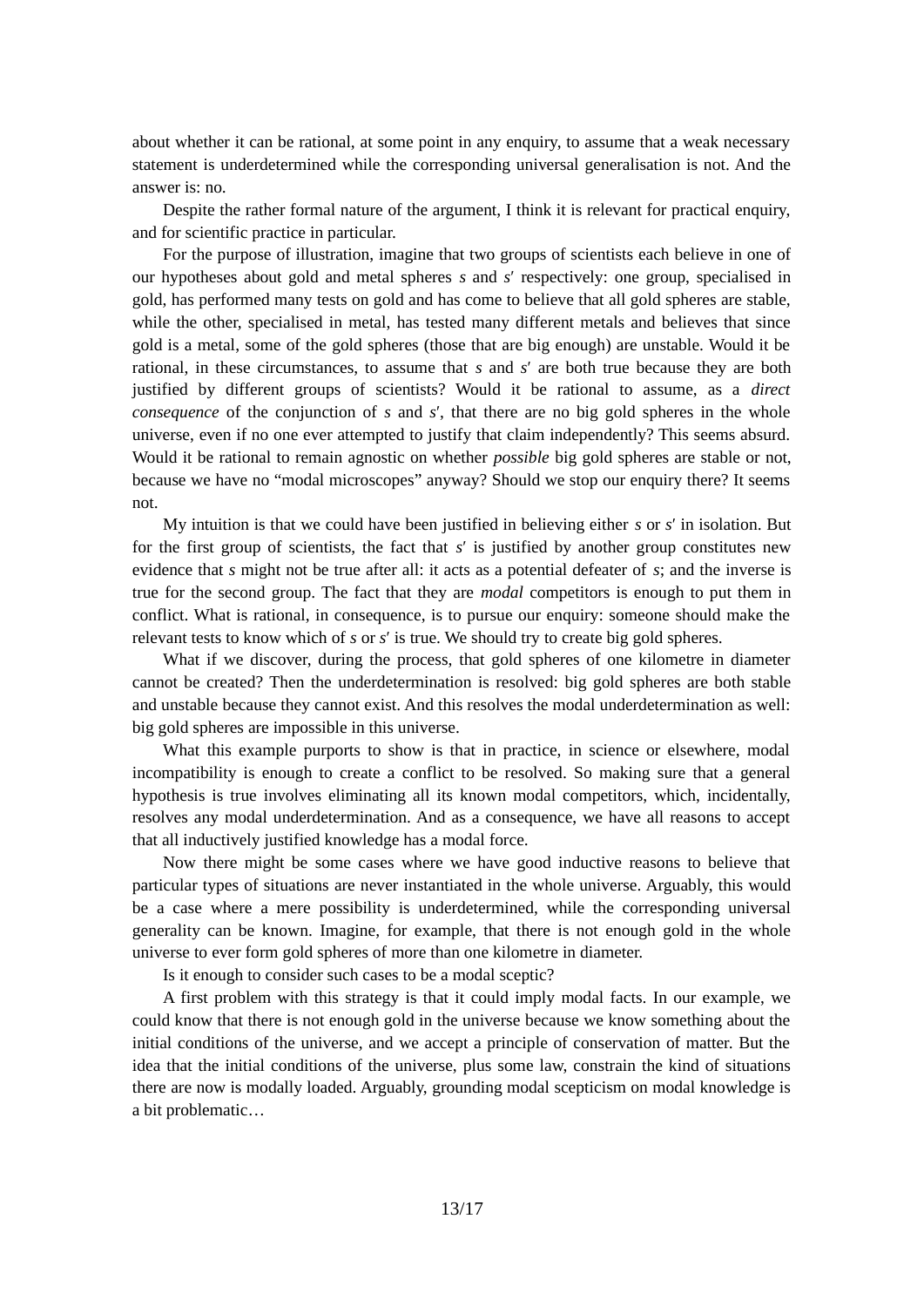A second problem is that this kind of case is rather limited. It does not warrant modal scepticism *in general*, but only for specific cases, where we have information about some type of situation that is never actually instantiated.

And a third, fatal problem in our context is that these cases only exclude knowledge about possibilities that *couldn't even happen in our universe*. This means that in the framework of situated possibilities, they should be considered impossible. Remember that we are concerned with alternative ways actual, bounded situations could be, given some fixed background conditions (and arguably, the initial conditions of the universe are part of these background conditions). The alternatives to a situation are situations of the same type: they contain the same objects, but these are configured differently. By this definition, if there is not enough gold in the universe, then gold spheres of more than one kilometre in diameter are *impossible*, and whether such gold spheres would be stable or not should not bother us: the notion of possibility involved here is too metaphysical to ever be tested.

But for all the more mundane hypotheses, that is, the ones that concern objects to which we do have epistemic access, there is no real problem. If a general hypothesis has no known competitor, then it is legitimate to extend it to all possibilities. And if it turns out that it has a modal competitor, then we should doubt this hypothesis and make relevant tests. In all cases, the relation of necessity is as well-justified as the universal generalisation.

# **7 Law-like and Accidental Generalisations**

<span id="page-13-0"></span>Let me finish this article with a quick note about the epistemology of laws of nature.

There is an ongoing debate about laws of nature between Humeans, who assume that laws supervene on the mosaic of actual facts, and non-Humeans, who assume that they have a "modal force", to which we could add anti-realists, who assume that there are no such things.

One could say that the arguments put forward in this paper are in line with the views of Humeans and anti-realists when it comes to scepticism about inference to the best explanation. Law-like generalisations are merely the kind of statements that can be justified by induction; no other mode of inference is needed. But my arguments fit with non-Humeanism when it comes to the idea that law-like generalisations have a modal force. It should be clear that there is no contradiction here: law-like generalisations are exactly those that can be justified by induction, and this means that they have modal force, because the corresponding law of (weak) necessity is as well-justified.

But one could worry that the present account cannot really distinguish law-like statements from accidental generalisations, if both are equally well-justified by induction. Accounting for this distinction is, after all, one of the main motives of the debate on laws of nature.

Note, however, that the kind of relation of necessity considered in this paper does not fall into the category of genuine laws of nature because it is relative to our epistemic position, and to background conditions concerning, for example, the initial state of the universe (and the exact conditions to which these relations of necessity are relative are presumably unknown). This means that the kind of necessity at stake is more *permissive* than nomic necessity: some regularities might count as necessary in the framework of possible situations, even though they would count as contingent from the perspective of a metaphysics of laws of nature. If, for some contingent reasons, our observations were limited to the surface of earth, the idea that all objects in free fall accelerate towards the centre of the earth at 9*.*8 *m∕s*<sup>2</sup> would count as weakly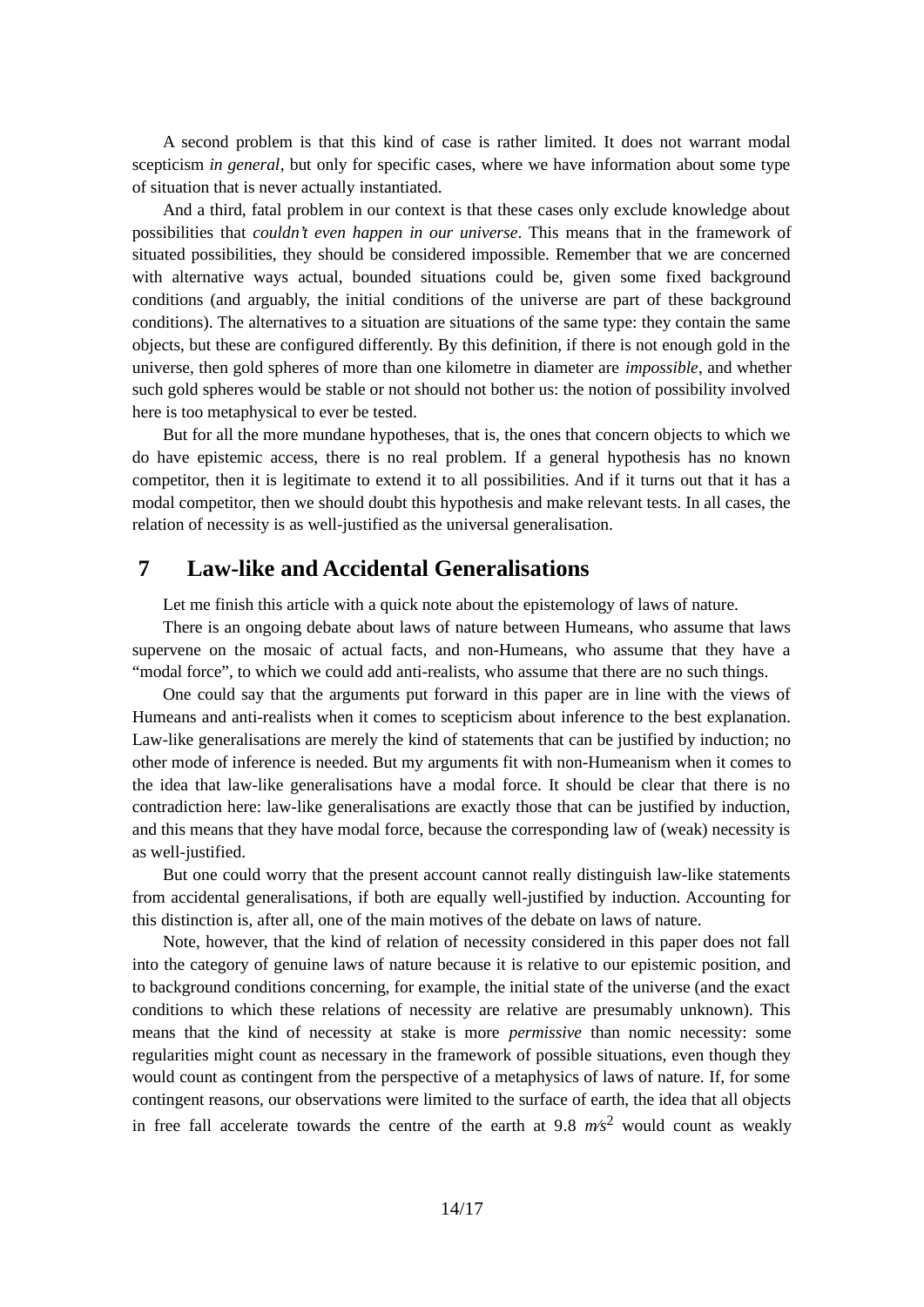necessary (and arguably, it could have been considered as such some time ago!), although, as we well know, it is not a universal law of nature.

This relative permissiveness can defuse the problem of demarcating accidental generalisations from law-like generalisations. My take on this issue is similar to Goodman's: I would say that identifying law-like statements is only a matter of deciding which kinds of statements are justified by induction and which are not. I assume that our capacity to imagine legitimate *modal* competitors for the various hypotheses we could form, and our ability to test them by implementing the relevant experimental situations, is enough to eliminate accidental generalisations. So I might invent a contrived predicate by which I show, inductively, that all coins in my pocket right now are 10 cent coins (with sufficient imagination, I might eliminate any reference to particular places and times), and it looks as if I have inductively justified an accidental generalisation to be a matter of necessity. But I can as easily justify the competing statement that all coins in pockets in general are possibly mixed. This statement has far more occurrences to make its case, and my first claim, with its tiny sample base, appears to be quite weak in comparison. And I can easily defeat my first claim by running an experiment to test which of the two competing hypotheses is true: simply by adding a 20 cent coin to my pocket.

The idea is that most accidental generalisations could be eliminated, simply because they would not survive the fierce competition to which a good enquiry would submit them. But in virtue of the permissiveness mentioned above, some other cases, often given in the literature as cases of accidental generalisations, could count as weak necessary connections in the present framework: for example, it might well be *impossible* for ducks to fly at more than 100 *km∕h*, given some environmental constraints (although one might doubt that a statement about ducks is perfectly general if it must refer to a particular common ancestry to understand what a duck is). In sum, relaxing the metaphysical conditions for what counts as law-like generalisation, but maintaining rather stringent epistemic criteria for what is inductively justified, can help make sense of a meaningful distinction between accidental and law-like generalisation.

The question remains why this statement about ducks, if it is law-like, does not derive from or figure in any scientific theory, as opposed to the claim, of the same form, that no object travels faster than light. My answer would be the following: what induction towards weak necessity can justify is not fundamental scientific laws directly, but rather observational laws. Fundamental scientific laws are fairly idealised and rarely directly instantiated in our observations [\(Cartwright](#page-15-16), [1983;](#page-15-16) [Giere](#page-15-15), [1999](#page-15-15)). Perhaps they can be justified by a meta-induction on observational laws, and then they might inherit their modal force from the observational laws, or perhaps they merely play a pragmatic, unifying role, without being strictly true. I won't commit myself on this issue. In any case, we seem to know a lot of law-like modal facts, about the fragility of glass for example, without necessarily grounding this knowledge in fundamental scientific theories, and this is what matters here: that these facts, with all their modal force, are perfectly knowable from experience.

# <span id="page-14-0"></span> **8 Conclusion**

If one accepts that there are situated possibilities in the world, that is, alternative ways actual situations could be given some natural and environmental constraints, then there is an inductive route towards knowledge of relations of necessity. Realized possibilities can be taken to be representative of merely possible ones, and they inform us about what is possible or not in this universe. The modality involved is weaker than metaphysical or nomic necessity, but that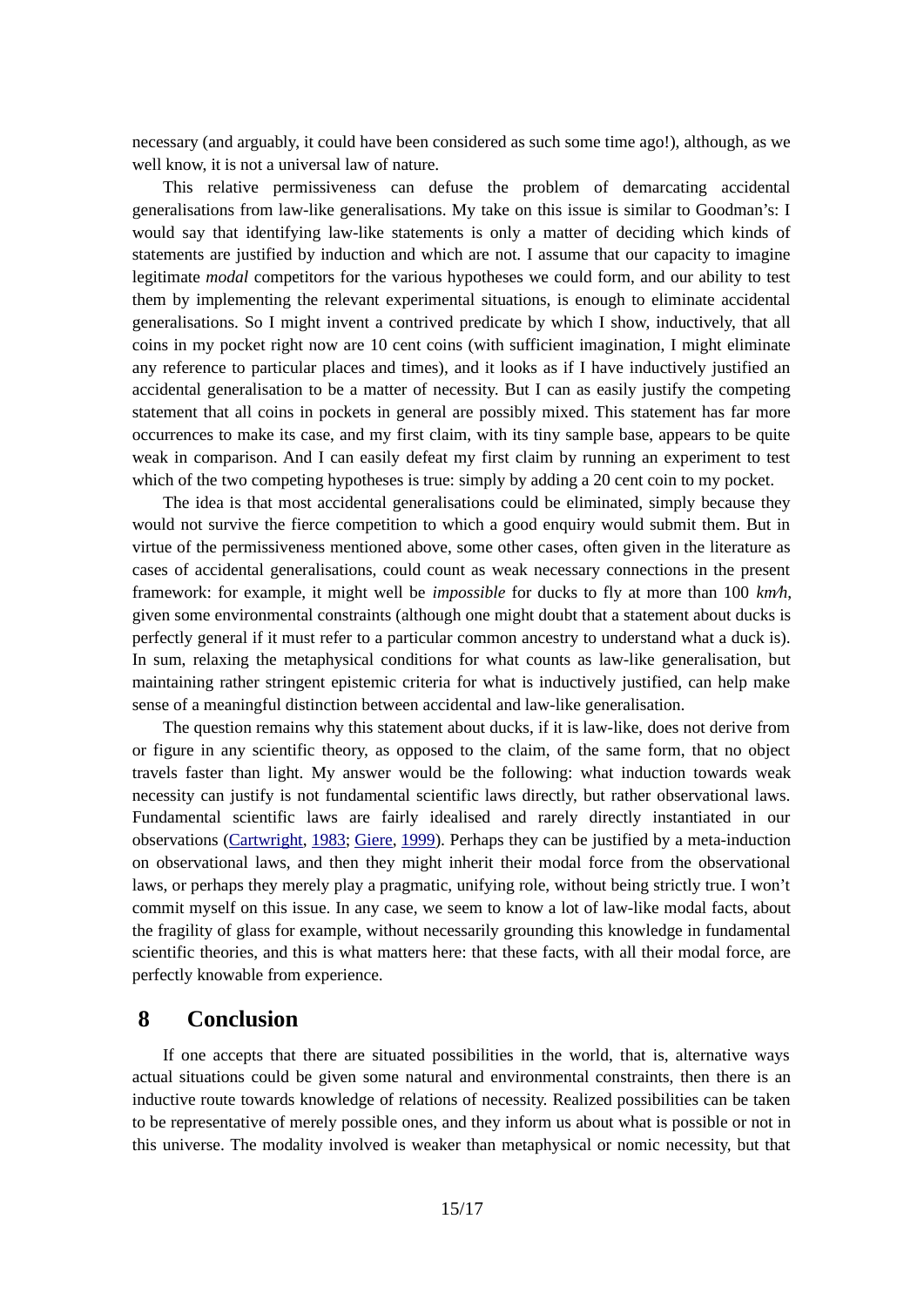should not bother us for all practical purposes. Furthermore, there is no reason to *resist* knowledge of weak necessity, because any underdetermination that would affect it, from our perspective, would affect the corresponding universal generalisation just as much: if there is a problematic possibility that contradicts a relation of necessity, for all we know, it might well be realised somewhere in the universe.

Given that the alleged impossibility of knowledge of relations of necessity from experience remains one of the main reasons for modal scepticism, this means that there is no good reason for an empiricist not to embrace natural modalities.

# **References**

Armstrong, David (1983). *What is a Law of Nature?*, volume 96. Cambridge University Press.

<span id="page-15-8"></span><span id="page-15-3"></span>Barwise, Jon and Perry, John (1983). *Situations and Attitudes*, volume 78. Mit Press.

Campbell, Scott (2001). Fixing a hole in the ground of induction. *Australasian Journal of Philosophy*, 79(4), 553 – 563.

<span id="page-15-16"></span>Cartwright, Nancy (1983). *How the Laws of Physics Lie*, volume 34. Oxford University Press.

<span id="page-15-13"></span><span id="page-15-12"></span>Dretske, Fred I. (1977). Laws of Nature. *Philosophy of Science*, 44(2), 248–268.

Foster, John (1982). Induction, Explanation and Natural Necessity. *Proceedings of the Aristotelian Society*, 83, 87–101.

<span id="page-15-6"></span>French, Steven (2014). *The Structure of the World: Metaphysics and Representation*. Oup Oxford.

<span id="page-15-15"></span>Giere, Ronald N. (1999). *Science without laws*. Science and its conceptual foundations. University of Chicago Press, Chicago.

<span id="page-15-5"></span>Goodman, Nelson (1954). *Fact, Fiction & Forecast*, volume 25. [London]University of London.

<span id="page-15-14"></span>Hale, Bob (2003). Knowledge of Possibility and of Necessity. *Proceedings of the Aristotelian Society (Hardback)*, 103(1), 1–20.

<span id="page-15-7"></span>Hawke, Peter (2011). Van Inwagen's Modal Skepticism. *Philosophical Studies,* 153 (3): 351--64.

Kratzer, Angelika (2008). Situations in natural language semantics. In Angelika Kratzer, editor, *Stanford Encyclopedia of Philosophy*.

<span id="page-15-9"></span><span id="page-15-2"></span>Kripke, Saul (1980). *Naming and Necessity*. Harvard University Press.

Ladyman, James and Ross, Don (2007). *Every Thing Must Go: Metaphysics Naturalized*. Oxford University Press.

<span id="page-15-11"></span>Lewis, David (1973). Counterfactuals. Blackwell Publishers.

Nyrup, Rune (2015). How Explanatory Reasoning Justifies Pursuit: A Peircean View of IBE. *Philosophy of Science*, 82(5), 749–760.

<span id="page-15-0"></span>Roca-Royes, Sonia (2017). Similarity and Possibility: An Epistemology of de Re Possibility for Concrete Entities. In *Modal Epistemology After Rationalism*, pages 221–45. Bob Fischer and Felipe Leon.

<span id="page-15-4"></span><span id="page-15-1"></span>Stove, David (1986). *The Rationality of Induction*, volume 23. Oxford University Press.

Strohminger, Margot (2015). Perceptual Knowledge of Nonactual Possibilities. *Philosophical Perspectives*, 29(1), 363–75.

<span id="page-15-10"></span>van Fraassen, Bas (1980). *The Scientific Image*. Oxford University Press.